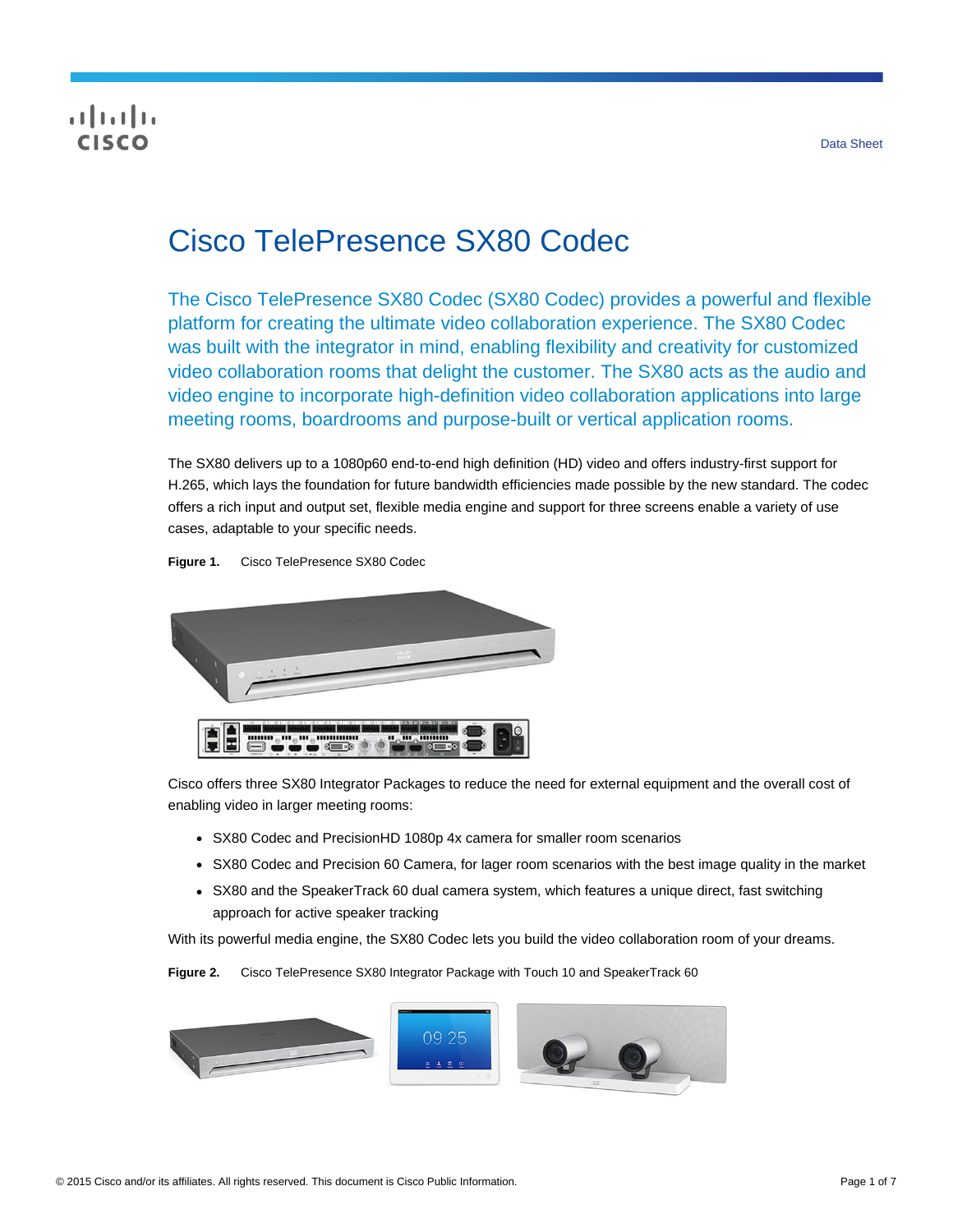#### Product Features

Table 1 summarizes the key features for the SX80 Codec.

**Table 1.** Feature Summary

| <b>Feature Summary</b>      |                                                                                                                                                                                                                                                                                                                                                                                                                                                                                                                                                                                                                                                                                                                     |  |
|-----------------------------|---------------------------------------------------------------------------------------------------------------------------------------------------------------------------------------------------------------------------------------------------------------------------------------------------------------------------------------------------------------------------------------------------------------------------------------------------------------------------------------------------------------------------------------------------------------------------------------------------------------------------------------------------------------------------------------------------------------------|--|
| <b>Design features</b>      | • One of the most powerful and feature-rich codecs available with the ultimate in video and audio quality<br>• The next generation HD video collaboration codec<br>1 rack unit (1RU) high, rack-mountable, with rack-mounting solution included<br>$\bullet$<br>• Professional-grade connectors<br>• Unmatched quality and flexibility<br>• Standards-compliant 1080p solution - compatible with standards-based video without losing features                                                                                                                                                                                                                                                                      |  |
| <b>Application features</b> | • Supports Cisco Intelligent Proximity for content sharing to mobile devices and wireless sharing from Macs and<br><b>PCs</b><br>• Supports Switched Conferencing (SVC) for enhanced layouts and enabling video on both screens of dual<br>screen endpoints<br>• 1080p30 HD embedded Cisco TelePresence MultiSite with individual transcoding<br>• Collaborate with four simultaneous video inputs<br>• HD collaboration with 1080p60 video and 1080p30 content<br>• One button to push (OBTP) to start a meeting<br>• Limitless integration possibilities<br>• Ideal for team-based collaboration, boardrooms, meeting rooms, and industry applications                                                            |  |
| <b>Performance features</b> | • Optimal definition up to 1080p60<br>• H.323/SIP up to 10 Mbps point-to-point<br>• Up to 10 Mbps total MultiSite bandwidth<br>• Ability to connect up to four HD sources and 8 microphones directly to the codec<br>• Full duplex audio with high-quality stereo sound<br>• Full application programming interface (APIs)<br>• Ability to take advantage of Cisco TelePresence Total Solution Management, transcoded HD MultiSite,<br>recording and streaming, and firewall traversal<br>• Cisco TelePresence ClearPath packet loss protection technology for optimal experience<br>• Cisco Unified Communications Manager native support (requires Cisco Unified Communications Manager<br>version 8.6 or higher) |  |

### Product Capabilities

Table 2 lists the product capability specifications for the SX80 codec.

**Table 2.** Product Specifications

| <b>Specification</b>                                      | <b>Description</b>                                                                                                                                                                                                                                                                   |
|-----------------------------------------------------------|--------------------------------------------------------------------------------------------------------------------------------------------------------------------------------------------------------------------------------------------------------------------------------------|
| Software compatibility                                    | • TelePresence Software Version TC 7.1 or later<br>• Cisco Collaboration Endpoint Software Version 8.0 or later                                                                                                                                                                      |
| Language support                                          | • English, Arabic, Catalan, Czech, Danish, Dutch, Finnish, French, German, Hebrew, Hungarian, Italian,<br>Japanese, Korean, Norwegian, Polish, Portuguese-Brazilian, Russian, Simplified Chinese, Spanish, Swedish,<br>Traditional Chinese, and Turkish; depends on software version |
| <b>Bandwidth</b>                                          | • H.323/SIP up to 6 Mbps point-to-point<br>• Up to 10 Mbps total MultiSite bandwidth                                                                                                                                                                                                 |
| Minimum bandwidth for<br>resolution/frame rate<br>(H.264) | • 720p30 from 768 kbps<br>$\bullet$ 720p60 from 1152 kbps<br>$\bullet$ 1080p30 from 1472 kbps<br>• 1080p60 from 2560 kbps                                                                                                                                                            |
| <b>Firewall traversal</b>                                 | • Cisco TelePresence Expressway technology<br>• H.460.18 and H.460.19 firewall traversal                                                                                                                                                                                             |
| Video standards                                           | • H.261, H.263, H.263+, H.264 and H.265<br>(SIP only for H.265)                                                                                                                                                                                                                      |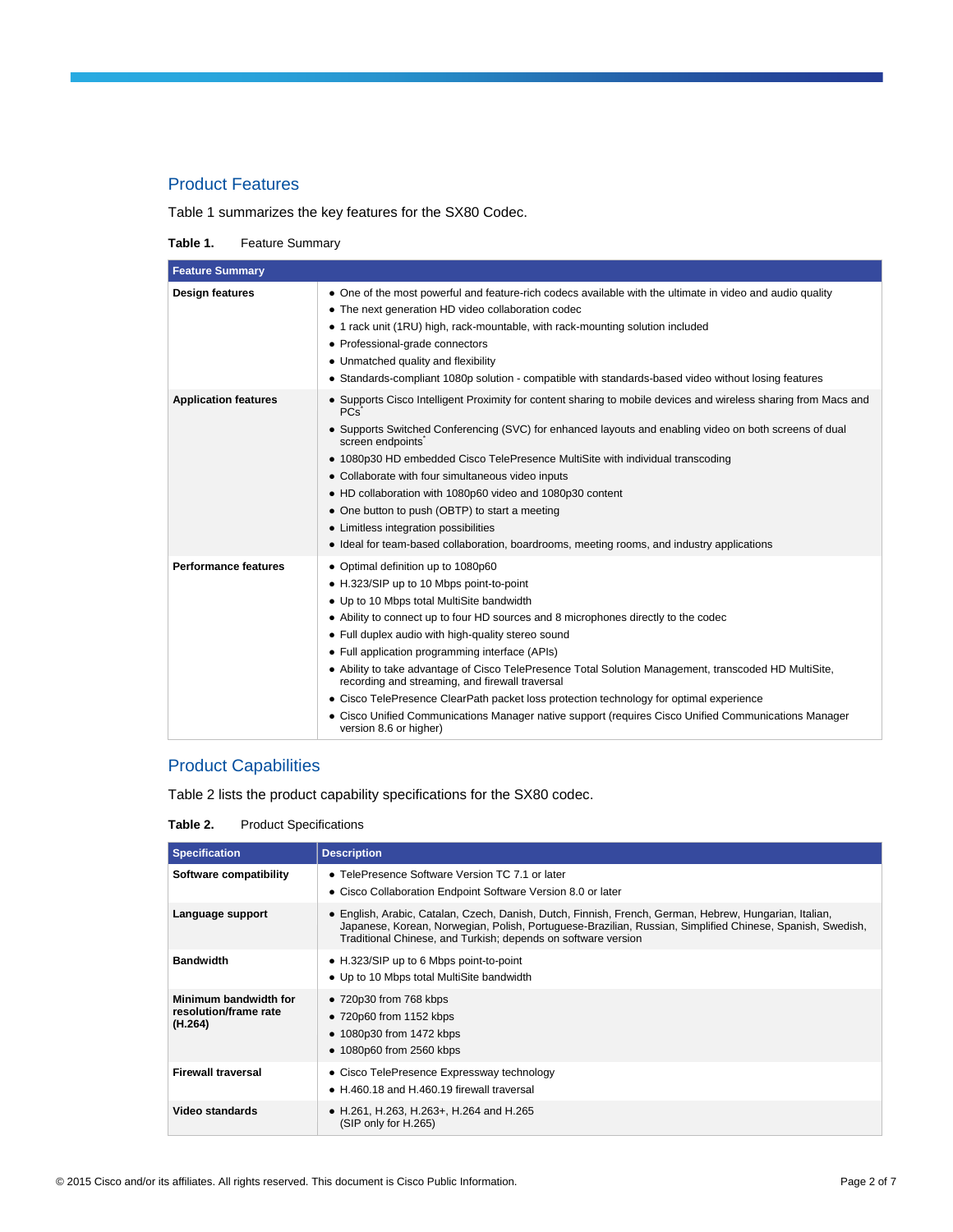| <b>Specification</b>       | <b>Description</b>                                                            |
|----------------------------|-------------------------------------------------------------------------------|
| <b>Video features</b>      | • Advanced screen layouts                                                     |
|                            | • Custom video layouts                                                        |
|                            | • Local auto layout                                                           |
| Video inputs (five inputs) | Three HDMI Inputs; supported formats:                                         |
|                            | ● 1920 x 1080@60 and 59.94 Hz (1080p60)                                       |
|                            | • 1920 x 1080@50 Hz (1080p50)                                                 |
|                            | ● 1920 x 1080@30 and 29.97 Hz (1080p30)                                       |
|                            | ● 1920 x 1080@25 Hz (1080p25)                                                 |
|                            | • 1920 x 1080@24, and 23.97 Hz (1080p24)                                      |
|                            | • 1280 x 720@60, and 59.94 Hz (720p60)                                        |
|                            | ● 1280 x 720@50 Hz (720p50)                                                   |
|                            | • 720 x 480 @ 60, and 59.94 Hz (480p60)                                       |
|                            | • 640 x 480@60 Hz (480p60)                                                    |
|                            | • 1280 x 1024 $@60$ , and 75 Hz (SXGA)                                        |
|                            | • 1024 x 768@60, 70, 75, and 85 Hz (XGA)                                      |
|                            | • 800 x 600 @ 56, 60, 72, 75, and 85 Hz (SVGA)                                |
|                            | ● 1680 x 1050@60 Hz (WSXGA+)                                                  |
|                            | • 1440 X 900@60 Hz (WXGA+)                                                    |
|                            | ● 1280 x 768@60 Hz (WXGA)                                                     |
|                            | ● 1920 x 1200@60 Hz (WUXGA)                                                   |
|                            | • 1920 x 1200@50 Hz (WUXGA)                                                   |
|                            | One DVI-I Input; supported formats:                                           |
|                            | Analog (VGA or YPbPr):                                                        |
|                            | • 1920 x 1080@60 Hz (1080p)                                                   |
|                            | ● 1280 x 720@60 Hz (720p)                                                     |
|                            | • 1280 x 1024@60 and 75 Hz (SXGA)                                             |
|                            | ● 1280 x 960@60 Hz                                                            |
|                            | • 1024 x 768@60, 70, 75, and 85 Hz (XGA)                                      |
|                            | ● 1680 x 1050@60 Hz (WSXGA+)                                                  |
|                            | • 1440 x 900@60 Hz (WXGA+)                                                    |
|                            | • 1280 x 800@60 Hz (WXGA)                                                     |
|                            | ● 1280 x 768@60 Hz (WXGA)                                                     |
|                            | Digital (DVI-D):                                                              |
|                            | $\bullet$ 1920 x 1080@60, 59.94 Hz (1080p60)<br>• 1920 x 1080@50 Hz (1080p50) |
|                            |                                                                               |
|                            | ● 1920 x 1080@30, 29.97 Hz (1080p30)<br>• 1920 x 1080@25 Hz (1080p25)         |
|                            | • 1920 x 1080@24, 23.97 Hz (1080p24)                                          |
|                            | 1280 x 720@60, 59.94 Hz (720p60)                                              |
|                            | ● 1280 x 720@50 Hz (720p50)                                                   |
|                            | ● 720 x 480 @ 60, 59.94 Hz (480 p60)                                          |
|                            | • 640 x 480@60 Hz (480p60)                                                    |
|                            | • 1280 x 1024@60, 75 Hz (SXGA)                                                |
|                            | • 1024 x 768@60, 70, 75, 85 Hz (XGA)                                          |
|                            | ● 800 x 600 @ 56, 60, 72, 75, 85 Hz (SVGA)                                    |
|                            | • 1680 x 1050@60 Hz (WSXGA+)                                                  |
|                            | ● 1440 X 900@60 Hz (WXGA+)                                                    |
|                            | • 1280 x 768@60 Hz (WXGA)                                                     |
|                            | ● 1920 x 1200@60 Hz (WUXGA)                                                   |
|                            | ● 1920 x 1200@50 Hz (WUXGA)                                                   |
|                            | One Composite/S-Video Input (BNC Connectors)                                  |
|                            | · PAL/NTSC                                                                    |
|                            | Extended Display Identification Data (EDID)                                   |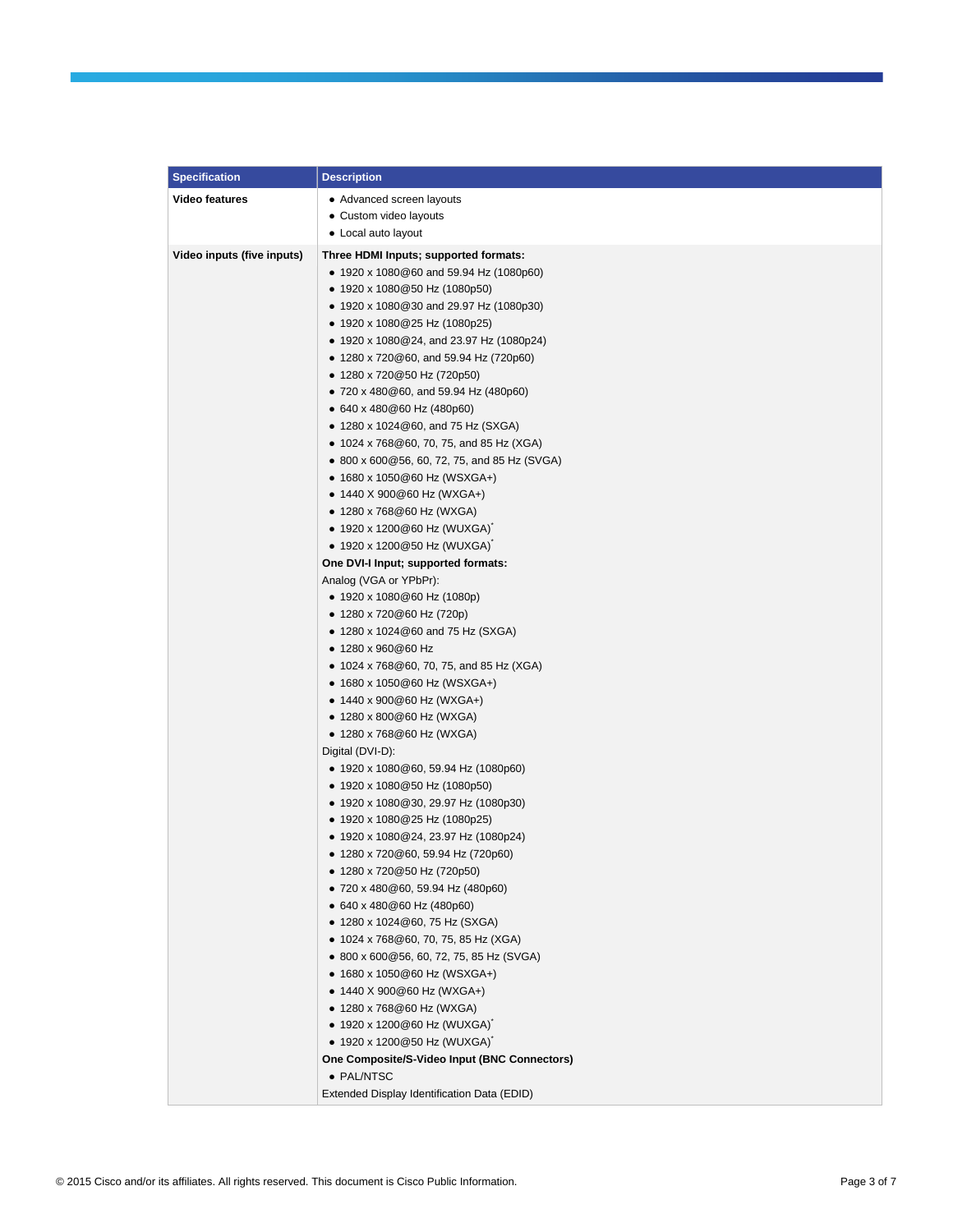| <b>Specification</b>                          | <b>Description</b>                                                                                                                                                                                                                                                                                                                                                                                                                                                                                                                                                                                                                                                                                                                                                                                                                |
|-----------------------------------------------|-----------------------------------------------------------------------------------------------------------------------------------------------------------------------------------------------------------------------------------------------------------------------------------------------------------------------------------------------------------------------------------------------------------------------------------------------------------------------------------------------------------------------------------------------------------------------------------------------------------------------------------------------------------------------------------------------------------------------------------------------------------------------------------------------------------------------------------|
| Video outputs (three<br>outputs               | Two HDMI Outputs and one DVI-I Output; supported formats:<br>• 1920 x 1080@60 Hz (1080p60)<br>• 1920 x 1080@50 Hz (1080p50)<br>● 1280 x 720@60 Hz (720p60)<br>● 1280 x 720@50 Hz (720p50)<br>• 1920 x 1200@60 Hz (WUXGA)<br>● 1920 x 1200@50 Hz (WUXGA)<br><b>VESA Monitor Power Management</b><br>Extended Display Identification Data (EDID)                                                                                                                                                                                                                                                                                                                                                                                                                                                                                    |
| Live video resolutions<br>(encode and decode) | $\bullet$ 176 x 144 @ 30 frames per second (fps) (QCIF)<br>● 352 x 288@30 fps (CIF)<br>$\bullet$ 512 x 288@30 fps (w288p)<br>$\bullet$ 576 x 448@30 fps (448p)<br>• 768 x 448@30 fps (w448p)<br>• 704 x 576 $@30$ fps (4CIF)<br>• 1024 x 576 $@30$ fps (w576p)<br>● 1280 x 720@30 fps (720p30)<br>● 1920 x 1080@30 fps (1080p30)<br>● 1920 x 1200@15fps (WUXGA)<br>• 640 x 480 $@30$ fps (VGA)<br>$\bullet$ 800 x 600 $@30$ fps (SVGA)<br>• 1024 x 768 $@30$ fps (XGA)<br>● 1280 x 1024@30 fps (SXGA)<br>● 1280 x 768@30 fps (WXGA)<br>• 1440 x 900 $@30$ fps (WXGA+)<br>• 1680 x 1050 $@30$ fps (WSXGA+)<br>● 1920 x 1200@15fps (WUXGA)<br>$\bullet$ 512 x 288 $@60$ fps (w288p60)<br>$\bullet$ 768 x 448 @ 60 fps (w448 p60)<br>● 1024 x 576@60 fps (w576p60)<br>● 1280 x 720@60 fps (720p60)<br>● 1920 x 1080@60 fps (1080p60) |
| <b>Audio standards</b>                        | • G.711, G.722, G.722.1, G.728, G.729AB, 64 kbps and 128 kbps MPEG4 AAC-LD mono and stereo, OPUS                                                                                                                                                                                                                                                                                                                                                                                                                                                                                                                                                                                                                                                                                                                                  |
| <b>Audio features</b>                         | • CD-quality 20 kHz mono and stereo<br>• Eight separate acoustic echo cancellers<br>• Eight-port audio mixer<br>• Eight assignable equalizers<br>• Automatic Gain Control (AGC)<br>• Automatic noise reduction<br>• Active lip synchronization                                                                                                                                                                                                                                                                                                                                                                                                                                                                                                                                                                                    |
| Audio inputs (fifteen<br>inputs)              | • Eight microphones, 48V phantom powered, Euroblock connector, each with separate echo cancellers and<br>noise reduction; all microphones can be set for balanced line level<br>• Four balanced line level inputs, Euroblock connector<br>• Three HDMI, digital: stereo PC/DVD input                                                                                                                                                                                                                                                                                                                                                                                                                                                                                                                                              |
| Audio outputs (eight<br>outputs)              | · Six balanced line level outputs, Euroblock connector<br>• Two HDMI outputs                                                                                                                                                                                                                                                                                                                                                                                                                                                                                                                                                                                                                                                                                                                                                      |
| Dual stream                                   | $\bullet$ H.239 (H.323) dual stream<br>• BFCP (SIP) dual stream<br>• Support for resolutions up to 1080p30, and independent of main stream resolution                                                                                                                                                                                                                                                                                                                                                                                                                                                                                                                                                                                                                                                                             |
| <b>Multipoint support</b>                     | • Five way embedded SIP/H.323 multipoint (reference MultiSite)<br>• Cisco ad-hoc conferencing (requires CUCM, Cisco TelePresence Server and Conductor)<br>• Cisco Conferencing Active Control<br>• Switched Conferencing (SVC)                                                                                                                                                                                                                                                                                                                                                                                                                                                                                                                                                                                                    |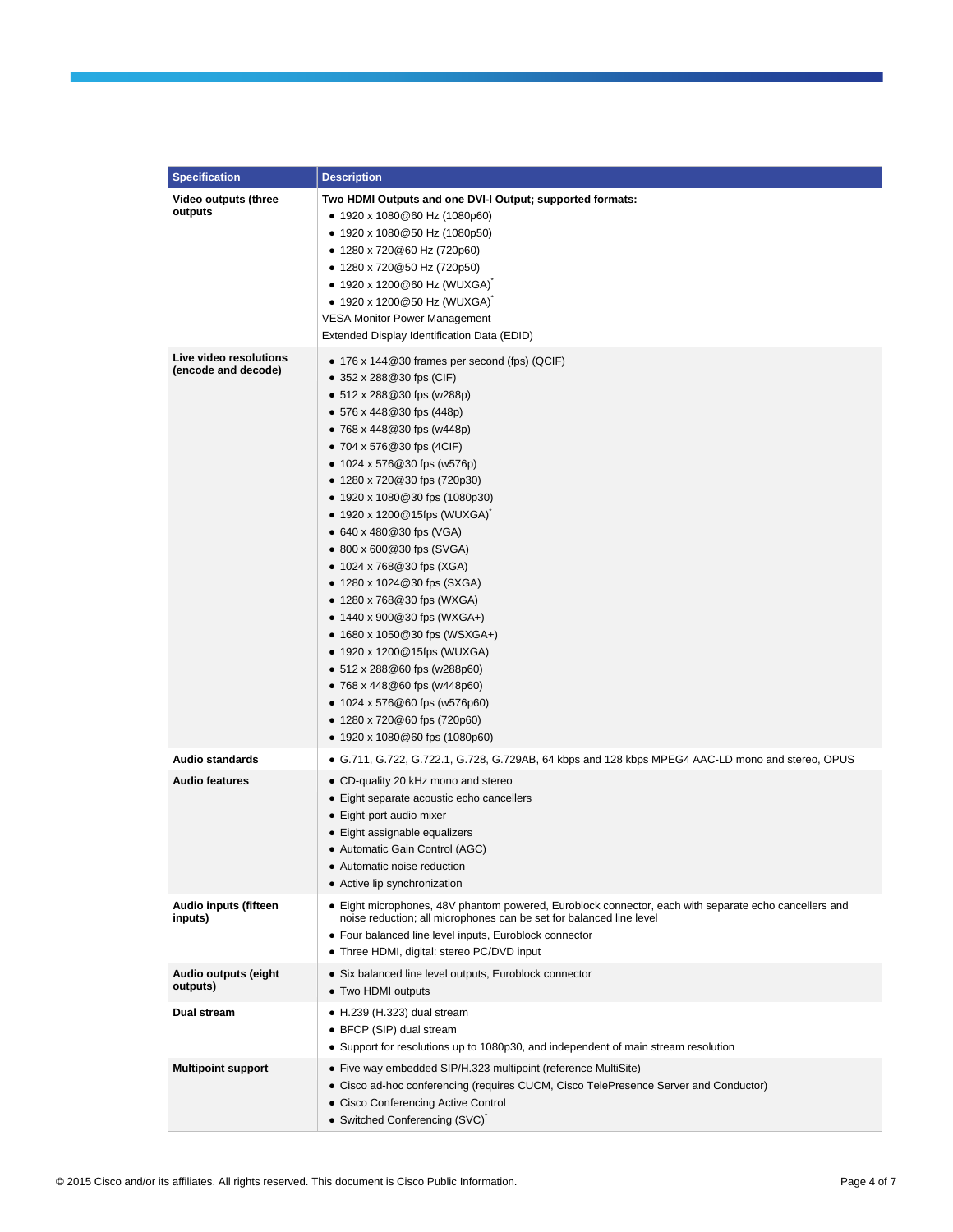| <b>Specification</b>                                                                                                                       | <b>Description</b>                                                                                                                                                                                                                                                                                                                                                                                                                                                                                                                                                       |
|--------------------------------------------------------------------------------------------------------------------------------------------|--------------------------------------------------------------------------------------------------------------------------------------------------------------------------------------------------------------------------------------------------------------------------------------------------------------------------------------------------------------------------------------------------------------------------------------------------------------------------------------------------------------------------------------------------------------------------|
| <b>MultiSite features</b><br>(embedded multipoint)                                                                                         | • Five way 720p30, three way and four way 1080p30 MultiSite<br>• Full individual audio and video transcoding<br>• Individual layouts in MultiSite continuous presence<br>• H.323/SIP/VoIP in the same conference<br>• Support for Presentation (H.239/BFCP) from any participant at resolutions up to 1080p15<br>• Best Impression (Automatic continuous presence layouts)<br>• H.264, encryption, and dual stream from any site<br>• Additional telephone call (no license required)<br>• IP downspeeding<br>• Dial in and dial out<br>• Conference rates up to 10 Mbps |
| <b>Protocols</b>                                                                                                                           | $\bullet$ H.323<br>$\bullet$ SIP<br>• Dual call stack support (SIP and H.323)<br>• ISDN (requires Cisco TelePresence ISDN Link)                                                                                                                                                                                                                                                                                                                                                                                                                                          |
| <b>Embedded encryption</b>                                                                                                                 | • H.323/SIP point-to-point<br>• Standards-based: H.235 v3 and Advanced Encryption Standard (AES)<br>• Automatic key generation and exchange<br>• Supported in dual stream                                                                                                                                                                                                                                                                                                                                                                                                |
| <b>IP network features</b>                                                                                                                 | • DNS lookup for service configuration<br>• Differentiated Services (QoS)<br>• IP adaptive bandwidth management (including flow control)<br>• Auto gatekeeper discovery<br>• Dynamic playout and lip-sync buffering<br>• H.245 DTMF tones in H.323<br>• Date and Time support via NTP<br>• Packet Loss based downspeeding<br>• URI Dialing<br>$\bullet$ TCP/IP<br>$\bullet$ DHCP<br>• 802.1x Network authentication<br>• 802.1Q Virtual LAN<br>• 802.1p (QoS and class of service [CoS])<br>• ClearPath<br>• RFC 4733 DTMF tones in SIP                                  |
| <b>Cisco Unified</b><br><b>Communications Manager</b><br>(requires Cisco Unified<br><b>Communications Manager</b><br>Version 8.6 or later) | • Native registration with Cisco Unified Communications Manager<br>• Basic Cisco Unified Communication Manager provisioning<br>• Firmware upgrade from Cisco Unified Communications Manager<br>• Cisco Discovery Protocol and DHCP option 150 support<br>• Basic telephony features such as hold, resume, transfer, and corporate directory lookup                                                                                                                                                                                                                       |
| IPv6 network support                                                                                                                       | • Single call stack support for both H323 and SIP<br>. Dual-stack IPv4 and IPv6 for DHCP, Secure Shell (SSH), HTTP, Secure HTTP (HTTPS), DNS, and<br>Differentiated Services (DiffServ)<br>• Support for both static and autoconfiguration (stateless address auto configuration)                                                                                                                                                                                                                                                                                        |
| <b>Security features</b>                                                                                                                   | • Management through HTTPS and SSH<br>• IP administration password<br>• Menu administration password<br>• Disable IP services<br>• Network settings protection                                                                                                                                                                                                                                                                                                                                                                                                           |
| <b>Network interfaces</b>                                                                                                                  | • One LAN/Ethernet (RJ-45) 10/100/1000 Mbit<br>. Two LAN/Ethernet (RJ-45) interfaces to be used for the Cisco TelePresence Peripherals                                                                                                                                                                                                                                                                                                                                                                                                                                   |
| Other interfaces                                                                                                                           | • Two USB hosts for future usage<br>$\bullet$ GPIO                                                                                                                                                                                                                                                                                                                                                                                                                                                                                                                       |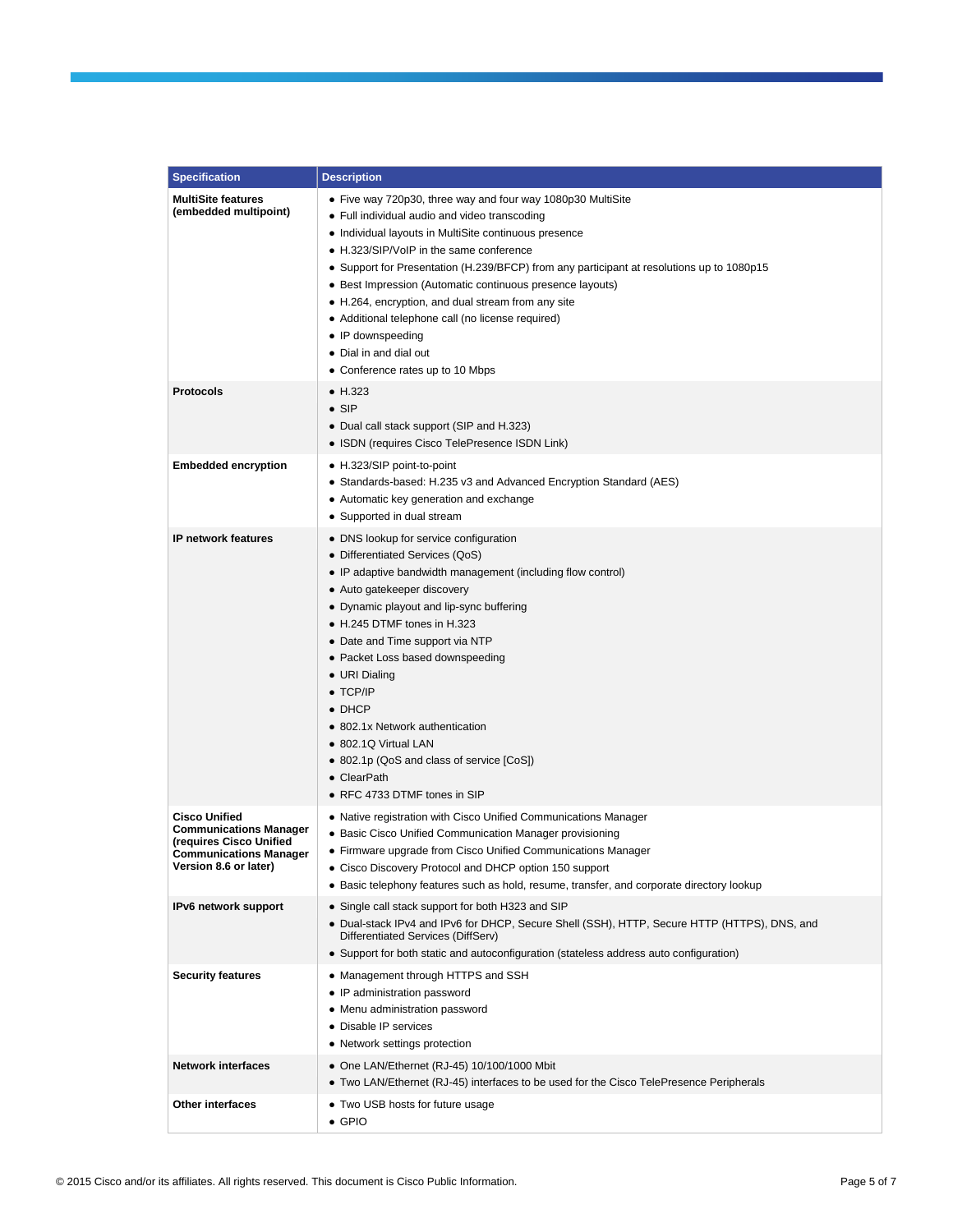| <b>Specification</b>                         | <b>Description</b>                                                                                                                                                                                                                                                                                                                 |
|----------------------------------------------|------------------------------------------------------------------------------------------------------------------------------------------------------------------------------------------------------------------------------------------------------------------------------------------------------------------------------------|
| System management                            | • Support for Cisco TelePresence Management Suite (TMS)<br>• Management via embedded Telnet, SSH, XML, and SOAP<br>• Full application programming interface (APIs)<br>• Remote software upload via web server, SCP, HTTP, and HTTPS<br>• One RS-232 for local control and diagnostics<br>• Support for Cisco TelePresence Touch 10 |
| <b>Directory services</b>                    | • Support for local directories (My Contacts)<br>• Corporate directory (through CUCM and Cisco TMS)<br>• Server directory supporting LDAP and H.350 (requires Cisco TelePresence Management Suite)<br>• Call History with received, placed and missed calls with date and time                                                     |
| Power                                        | • Auto-sensing power supply<br>• 100-120/200-240 VAC, 50/60 Hz<br>• 170 watt maximum for codec and main camera                                                                                                                                                                                                                     |
| <b>Operating temperature</b><br>and humidity | • 0 to 40° (32 to 104° F) ambient temperature<br>• 10 to 90% relative humidity (RH)                                                                                                                                                                                                                                                |
| Storage and transport<br>temperature         | $\bullet$ -20° C to 60° C (-4° F to 140° F) at RH 10-90% (non-condensing)                                                                                                                                                                                                                                                          |
| <b>Dimensions</b>                            | • Length: 17.4 in. (44.2 cm)<br>$\bullet$ Height: 1.7 in (4.4 cm)<br>• Depth: 12.2 in. (30.98 cm)<br>• Weight: 8.05 lbs. (3.65 kg)                                                                                                                                                                                                 |
| <b>Regulatory Compliance</b>                 | • Directive 2006/95/EC (Low Voltage Directive) - Standard EN 60950-1<br>• Directive 2004/108/EC (EMC Directive) - Standard EN 55022, Class A - Standard EN 55024 - Standard EN<br>61000-3-2/-3-3<br>• Approved according to UL 60950-1 and CAN/CSA-C22.2 No. 60950-1<br>• Complies with FCC CFR 47 15B, Class A                    |

\* Requires Collaboration Endpoint Software Version 8.0 or later.

#### Ordering Information

To place an order, please contact your local Cisco representative and refer to Table 3.

**Table 3.** Ordering Information

| <b>Product Name</b>                                                | <b>Part Number</b> | <b>Compliance Model Number</b>      |  |  |
|--------------------------------------------------------------------|--------------------|-------------------------------------|--|--|
| Cisco SX80 Codec                                                   | CTS-SX80-K9        | <b>TTC6-12</b>                      |  |  |
| (comes with SX80 codec, rack ears, power cable)                    |                    |                                     |  |  |
| Ordering Options for the Cisco TelePresence SX80                   |                    |                                     |  |  |
| <b>SX80 MultiSite Software Option</b>                              | LIC-SX80-MS        |                                     |  |  |
| Integrator packages*                                               |                    |                                     |  |  |
| Cisco SX80 Codec, PHD 1080p 4x Camera, and Touch 10                | CTS-SX80-IP40-K9   | TTC6-12 (Codec)                     |  |  |
|                                                                    |                    | TTC8-05 (Camera)                    |  |  |
| Cisco SX80 Codec, Precision 60 Camera, and Touch 10                | CTS-SX80-IP60-K9   | TTC6-12 (Codec)                     |  |  |
|                                                                    |                    | TTC8-07 (Camera)                    |  |  |
| Cisco SX80 Codec, SpeakerTrack60 Microphone Array,<br>and Touch 10 | CTS-SX80-IPST60-K9 | TTC6-12 (Codec)<br>TTC8-09 (Camera) |  |  |